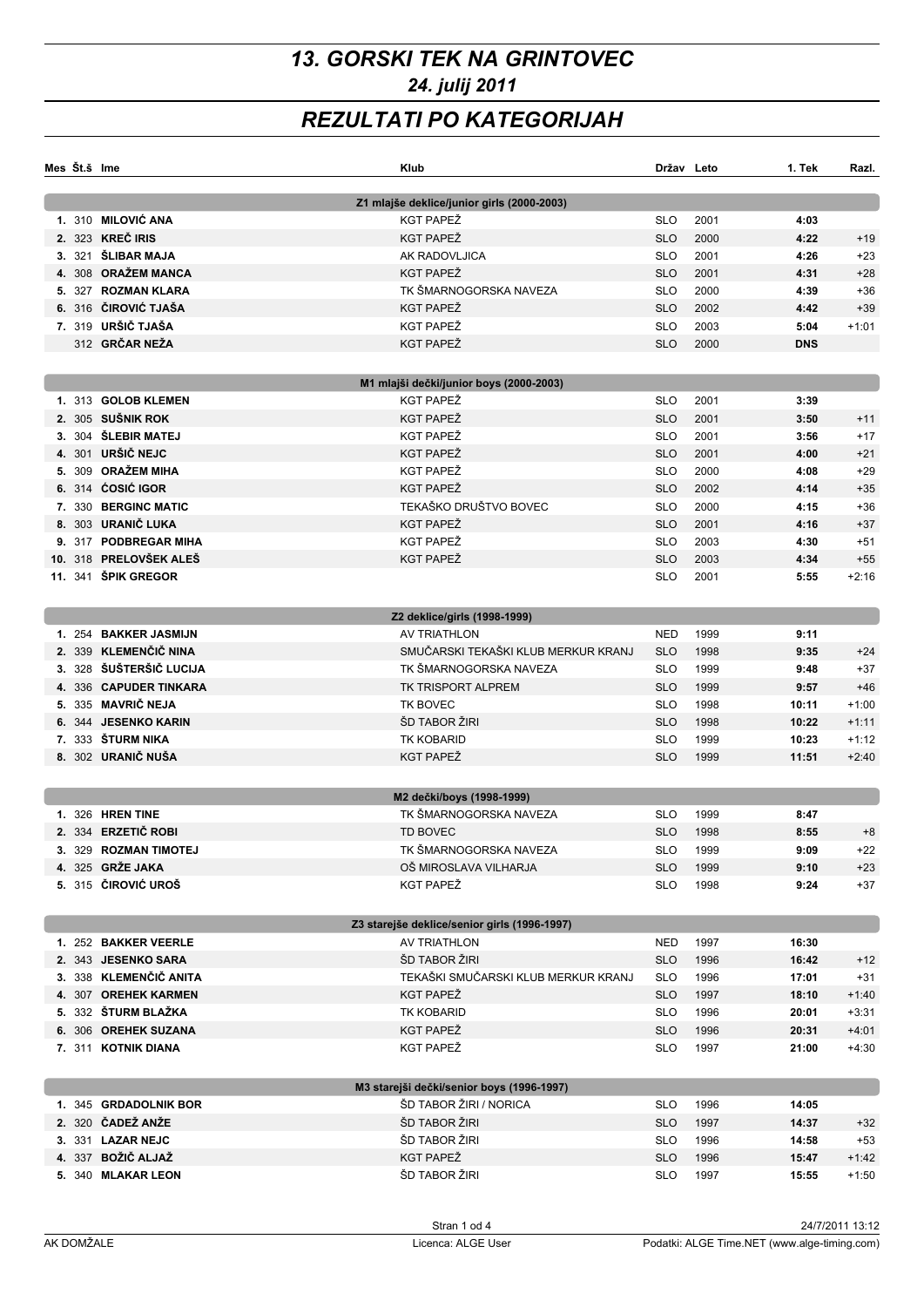#### *13. GORSKI TEK NA GRINTOVEC / 24. julij 2011 REZULTATI PO KATEGORIJAH*

|     | Mes Št.š Ime |                           | Klub                               | Držav Leto |      | 1. Tek     | Razi.    |
|-----|--------------|---------------------------|------------------------------------|------------|------|------------|----------|
|     |              | 6. 324 RAKUŠČEK CENE      | ŠD TABOR ŽIRI                      | SLO        | 1997 | 16:03      | +1:58    |
|     |              |                           | Z4 mladinke/junior women 1992-1995 |            |      |            |          |
| 1.  |              | <b>18 DRAGOMIR DENISA</b> |                                    | <b>ROM</b> | 1991 | 57:06      |          |
|     |              | 2. 121 HREN KATJA         | TK ŠMARNOGORSKA NAVEZA             | <b>SLO</b> | 1994 | 1:34:50    | $+37:44$ |
|     |              |                           |                                    |            |      |            |          |
|     |              |                           | M4 mladinci/junior men (1992-1995) |            |      |            |          |
|     |              | 1. 258 MIHELIČ LUKA       | <b>AD OLIMPIK</b>                  | <b>SLO</b> | 1992 | 52:27      |          |
|     |              | 2. 255 ZUPAN DOMEN        | KGT PAPEŽ                          | <b>SLO</b> | 1992 | 53:22      | $+55$    |
|     |              | 3. 256 ČADEŽ ŽIGA         | ŠD TABOR ŽIRI                      | <b>SLO</b> | 1993 | 58:29      | $+6:02$  |
|     |              | 4. 202 URBAN MATE         | $\prime$                           | <b>HUN</b> | 1992 | 59:12      | $+6:45$  |
|     |              | 5. 257 BOŽIČ ANŽE         | KGT PAPEŽ                          | <b>SLO</b> | 1994 | 1:00:29    | $+8:02$  |
|     |              | 6. 259 KOŽUH ALJAŽ        | <b>KGT PAPEŽ</b>                   | <b>SLO</b> | 1992 | 1:00:58    | $+8:31$  |
|     |              | 7. 129 HOLCMAN TIMOTEJ    | <b>TURBINA</b>                     | <b>SLO</b> | 1993 | 1:12:17    | +19:50   |
|     |              |                           |                                    |            |      |            |          |
|     |              | 5 KRKOČ LUCIJA            | Z5 članice/women (1972-1991)       |            |      |            |          |
| 1.  |              |                           | ŠD NANOS PODNANOS                  | <b>SLO</b> | 1988 | 55:21      |          |
| 2.  |              | 13 JESKA LAUREN           | $\prime$                           | <b>GRE</b> | 1974 | 58:38      | $+3:17$  |
|     |              | 3. 112 JURIŠIĆ VERONIKA   | AK SLJEME ZAGREB                   | <b>CRO</b> | 1977 | 1:01:26    | $+6:05$  |
|     |              | 4. 107 ZUPAN SPELA        | <b>FRIKO.SI</b>                    | <b>SLO</b> | 1987 | 1:06:14    | $+10:53$ |
|     |              | 54 ZAJEC JERA             | ŽIVA VODA                          | <b>SLO</b> | 1979 | 1:07:18    | $+11:57$ |
|     |              | 6. 122 RUTAR KATJA        | <b>TD BISTRC</b>                   | <b>SLO</b> | 1975 | 1:08:34    | $+13:13$ |
| 7.  |              | <b>15 OUAHMANE MINA</b>   | COQUELICOT 42                      | <b>FRA</b> | 1972 | 1:10:28    | $+15:07$ |
| 8.  |              | 17 LILLEHOV THEA          | <b>SU KLAGENFURT</b>               | <b>AUT</b> | 1977 | 1:12:14    | $+16:53$ |
|     |              | 9. 152 TONIN MALI ELA     | KGT PAPEŽ                          | <b>SLO</b> | 1978 | 1:12:35    | $+17:14$ |
|     |              | <b>10. 118 HREN PETRA</b> | TK ŠMARNOGORSKA NAVEZA             | <b>SLO</b> | 1990 | 1:14:15    | $+18:54$ |
|     |              | 11. 145 BURŠIĆ BOŽENA     | AK SLJEME ZAGREB                   | <b>CRO</b> | 1980 | 1:22:01    | $+26:40$ |
|     |              | 12. 139 HERCEG PETRA      | AK SLJEME                          | <b>CRO</b> | 1974 | 1:30:13    | $+34:52$ |
|     |              | 106 RACE PETRA            | AD BLED                            | <b>SLO</b> | 1975 | <b>DNF</b> |          |
|     |              |                           | M5 člani/men (1972-1991)           |            |      |            |          |
| 1.  |              | 1 ARSLAN AHMED            | $\prime$                           | TUR        | 1986 | 42:50      |          |
| 2.  |              | 10 SCHNEIDER DAVID        | <b>KTV WIL LA</b>                  | SUI        | 1981 | 44:26      | $+1:36$  |
| 3.  |              | 11 KRUPIČKA ROBERT        | ADIDAS CZ                          | <b>CZE</b> | 1978 | 46:08      | +3:18    |
| 4.  |              | 2 EDWARDS ORLANDO         | SHAFFESBURY BARNET                 | <b>GBR</b> | 1975 | 47:08      | +4:18    |
| 5.  |              | 83 KUHAR NEJC             | <b>LASPORTIVA TEAM</b>             | <b>SLO</b> | 1985 | 47:38      | +4:48    |
|     |              | 6. 85 MIKLOŠA MATJAŽ      | KGT PAPEŽ                          | <b>SLO</b> | 1975 | 48:26      | +5:36    |
| 7.  |              | 90 TRILER KLEMEN          | KGT PAPEŽ                          | <b>SLO</b> | 1977 | 48:47      | $+5:57$  |
| 8.  |              | 7 OSBORNE ADAM            | LEEDS CITY AC                      | <b>GRE</b> | 1976 | 49:17      | $+6:27$  |
| 9.  |              | 4 GYORGY SZABOLCS-ISTVAN  | CSM CLUJ-NAPOCA                    | <b>ROM</b> | 1991 | 50:05      | $+7:15$  |
|     |              | 10. 137 LAMOVEC PETER     | ŠD TABOR ŽIRI                      | <b>SLO</b> | 1984 | 50:46      | $+7:56$  |
|     |              | 11. 322 OBLAK LENART      | SK BRDO LJUBLJANA                  | <b>SLO</b> | 1991 | 51:25      | $+8:35$  |
| 12. |              | 20 TOCKNER ANDREAS        | TUS SCHÖDER                        | <b>AUT</b> | 1985 | 52:32      | $+9:42$  |
| 13. |              | 71 HRASTOVEC IVAN         | DMP CELJE                          | <b>SLO</b> | 1985 | 53:34      | $+10:44$ |
|     |              | 14. 88 MLAKAR GREGOR      | KGT PAPEŽ                          | <b>SLO</b> | 1988 | 53:52      | $+11:02$ |
| 15. |              | 84 UDOVIČ ALEŠ            | ALE-JET                            | <b>SLO</b> | 1979 | 54:01      | +11:11   |
|     |              | 16. 140 DÖCKE MAX         | <b>SKICLUB SOHLAND</b>             | <b>GER</b> | 1990 | 55:08      | $+12:18$ |
| 17. |              | 80 RAZPET IVAN            | KARATE INSTITUTE                   | <b>SLO</b> | 1974 | 55:33      | $+12:43$ |
| 18. |              | 60 REPNIK BORIS           | <b>SD PARTIZAN DOLSKO</b>          | <b>SLO</b> | 1975 | 56:28      | $+13:38$ |
| 19. |              | 8 JUHASZ ANDRAS           | $\prime$                           | <b>HUN</b> | 1976 | 56:44      | $+13:54$ |
| 20. |              | 52 MARKUŠ KLEMEN          | KGT PAPEŽ                          | <b>SLO</b> | 1989 | 57:12      | $+14:22$ |
| 21. |              | 49 ERLAH JURIJ            | $\prime$                           | <b>SLO</b> | 1975 | 57:26      | $+14:36$ |
|     |              | 22. 101 TRPIN SINDI       | KGT PAPEŽ                          | <b>SLO</b> | 1978 | 57:45      | $+14:55$ |
| 23. |              | 59 LAH GABER              | ŠD KRANJSKA GORA                   | <b>SLO</b> | 1975 | 59:07      | $+16:17$ |
| 24. |              | 32 BEDNARZ LIBOR          | X-AIR OSTRAVA                      | CZE        | 1980 | 59:09      | $+16:19$ |
| 25. |              | 51 MARKUŠ ROK             | KGT PAPEŽ                          | <b>SLO</b> | 1989 | 1:00:16    | $+17:26$ |
|     |              | 26. 95 PERKO MARKO        | ŠD LOG                             | <b>SLO</b> | 1979 | 1:00:32    | $+17:42$ |
|     |              |                           |                                    |            |      |            |          |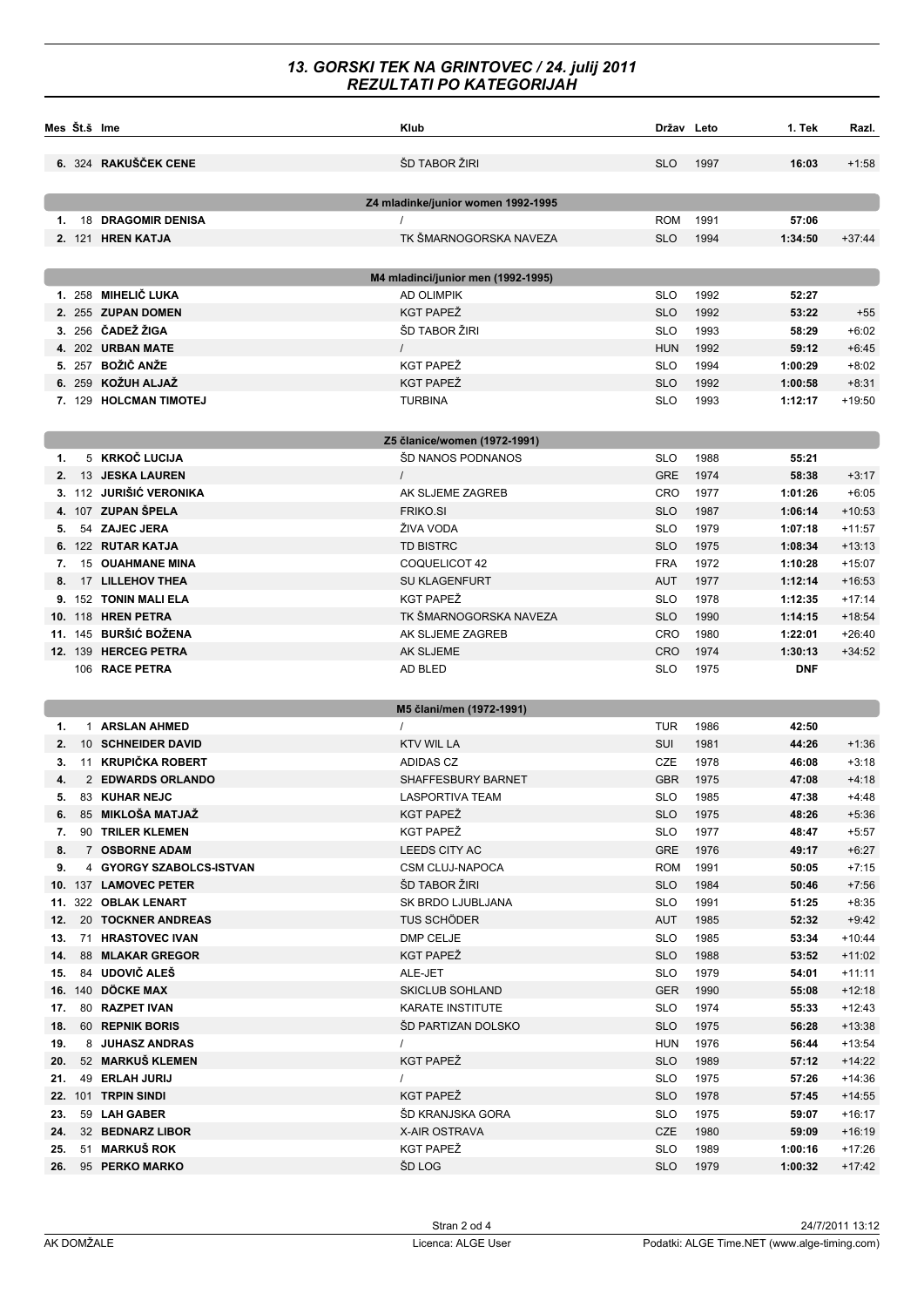#### *13. GORSKI TEK NA GRINTOVEC / 24. julij 2011 REZULTATI PO KATEGORIJAH*

| Mes St.š Ime                              |  |                                            | Klub                                         | Držav Leto               |              | 1. Tek             | Razi.                |  |  |  |
|-------------------------------------------|--|--------------------------------------------|----------------------------------------------|--------------------------|--------------|--------------------|----------------------|--|--|--|
|                                           |  | 27. 120 FILIPIČ MITJA                      | $\prime$                                     | <b>SLO</b>               | 1988         | 1:00:44            | $+17:54$             |  |  |  |
| 28.                                       |  | 91 JANŠA KLEMEN                            | <b>KGT PAPEŽ</b>                             | <b>SLO</b>               | 1978         | 1:00:56            | $+18:06$             |  |  |  |
| 29.                                       |  | 53 GRMŠEK JURE                             | KGT PAPEŽ                                    | <b>SLO</b>               | 1981         | 1:01:26            | $+18:36$             |  |  |  |
|                                           |  | 30. 141 MORGENSTERN STEPHAN                | <b>TEAM ZITTAUER GEBIRGE</b>                 | <b>GER</b>               | 1991         | 1:01:27            | $+18:37$             |  |  |  |
|                                           |  | 31. 128 HOLCMAN MIHA                       | <b>TURBINA</b>                               | <b>SLO</b>               | 1981         | 1:02:57            | $+20:07$             |  |  |  |
| 32.                                       |  | 39 BORŠTNAR JAKA                           | $\prime$                                     | <b>SLO</b>               | 1980         | 1:03:06            | $+20:16$             |  |  |  |
| 33.                                       |  | 82 KODES ERVIN                             | <b>ŠD PEDAL</b>                              | <b>SLO</b>               | 1981         | 1:03:15            | $+20:25$             |  |  |  |
| 34.                                       |  | 57 JESENIČNIK GREGOR                       | ŠD SOCKA                                     | <b>SLO</b>               | 1985         | 1:03:27            | $+20:37$             |  |  |  |
| 35.                                       |  | 77 KRČ JOŽEF                               | <b>MALER VON BERUF</b>                       | <b>SLO</b>               | 1981         | 1:03:59            | $+21:09$             |  |  |  |
| 36.                                       |  | 65 GROHAR GREGOR                           | $\prime$                                     | <b>SLO</b>               | 1976         | 1:04:28            | $+21:38$             |  |  |  |
|                                           |  | 37. 124 HLADE ROBERT                       | <b>TURBINA</b>                               | <b>SLO</b>               | 1976         | 1:04:58            | $+22:08$             |  |  |  |
|                                           |  | 38. 113 SUHINA VANJA                       | AK SLJEME ZAGREB                             | <b>CRO</b>               | 1982         | 1:05:00            | $+22:10$             |  |  |  |
| 39.                                       |  | 48 ZUPANČIČ LUIS                           | TK TRŽIŠKE STRELE                            | <b>SLO</b>               | 1973         | 1:05:52            | $+23:02$             |  |  |  |
| 40.                                       |  | 66 BIZJAK BOŠTJAN                          | $\prime$                                     | <b>SLO</b>               | 1975         | 1:06:00            | $+23:10$             |  |  |  |
| 41.                                       |  | 55 BLAZINŠEK UROŠ                          | ŠD SOCKA KD MOBILNI                          | <b>SLO</b>               | 1977         | 1:06:09            | $+23:19$             |  |  |  |
| 42.                                       |  | 92 BITENC JANEZ                            | $\prime$                                     | <b>SLO</b>               | 1983         | 1:07:19            | $+24:29$             |  |  |  |
| 43.                                       |  | 135 HOČEVAR PRIMOŽ                         | <b>POLET</b>                                 | <b>SLO</b>               | 1972         | 1:09:05            | $+26:15$             |  |  |  |
| 44.                                       |  | 35 KRIŽNAR MIHA                            | $\prime$                                     | <b>SLO</b>               | 1991         | 1:09:44            | $+26:54$             |  |  |  |
| 45.                                       |  | 6 YONOV TODOR GEORGIEV                     | <b>TROYAN</b>                                | <b>BUL</b>               | 1980         | 1:09:45            | $+26:55$             |  |  |  |
| 46.                                       |  | 31 FLORJANČIČ JAN                          | <b>3IRON KLUB</b>                            | <b>SLO</b>               | 1979         | 1:09:56            | $+27:06$             |  |  |  |
| 47.                                       |  | 3 NAGRADIC DRAGAN                          | AK SREM                                      | <b>SRB</b>               | 1984         | 1:09:58            | $+27:08$             |  |  |  |
|                                           |  | 48. 130 GOLIČ MATJAŽ                       | <b>TRIATLON KLUB MARIBOR</b>                 | <b>SLO</b>               | 1978         | 1:10:20            | $+27:30$             |  |  |  |
| 49.                                       |  | 58 SPEGELJ PETER                           | ŠD SOCKA                                     | <b>SLO</b>               | 1974         | 1:10:35            | $+27:45$             |  |  |  |
|                                           |  | 50. 115 PECINA IVAN<br>51. 134 POTRČ NINO  | AK SLJEME<br>ŠD TURBINA                      | <b>CRO</b>               | 1977         | 1:11:44            | $+28:54$             |  |  |  |
| 52.                                       |  | 37 PINTAR DAVOR                            | <b>VITEZI DOBREGA TEKA</b>                   | <b>SLO</b><br><b>SLO</b> | 1989<br>1983 | 1:12:58<br>1:15:37 | $+30:08$<br>$+32:47$ |  |  |  |
| 53.                                       |  | 75 ZAJC ROBERT                             | ŠD TURBO M                                   | <b>SLO</b>               | 1979         | 1:17:40            | $+34:50$             |  |  |  |
| 54.                                       |  | 78 IPAVEC BOŠTJAN                          | $\prime$                                     | <b>SLO</b>               | 1978         | 1:19:02            | $+36:12$             |  |  |  |
|                                           |  | 55. 151 ŽELEZNIK FRANCI                    | ŠD ČEŠNJICE                                  | <b>SLO</b>               | 1973         | 1:19:09            | $+36:19$             |  |  |  |
| 56.                                       |  | 33 VASS KOPPANY                            | <b>BMTSZ</b>                                 | <b>HUN</b>               | 1984         | 1:21:40            | $+38:50$             |  |  |  |
|                                           |  | 57. 127 ŽIŽEK WERNER DRAGO                 | <b>TURBINA</b>                               | <b>SLO</b>               | 1976         | 1:23:13            | $+40:23$             |  |  |  |
|                                           |  | 58. 150 JESENOVEC GREGOR                   | ŠD HOMEC                                     | <b>SLO</b>               | 1976         | 1:53:00            | $+1:10:10$           |  |  |  |
|                                           |  |                                            |                                              |                          |              |                    |                      |  |  |  |
|                                           |  |                                            | Z6 mlajše veteranke/senior women (1962-1971) |                          |              |                    |                      |  |  |  |
| 1.                                        |  | <b>14 KAPUSCINSKI MARION</b>               | <b>SV RIVEG</b>                              | AUT                      | 1967         | 1:02:56            |                      |  |  |  |
|                                           |  | 2. 104 TROBEC URŠA                         | ŠD SETNIK                                    | <b>SLO</b>               | 1967         | 1:05:06            | $+2:10$              |  |  |  |
| 3.                                        |  | 63 TUŠAR MIHAELA                           | ŠD NANOS PODNANOS                            | <b>SLO</b>               | 1966         | 1:05:22            | $+2:26$              |  |  |  |
|                                           |  | 4. 153 RAKUŠČEK KATJA                      | ŠD TABOR ŽIRI / NORICA                       | <b>SLO</b>               | 1970         | 1:08:27            | $+5:31$              |  |  |  |
| 5.                                        |  | 69 LAPANJA MARINKA                         | <b>IDRIJA</b>                                | <b>SLO</b>               | 1965         | 1:08:56            | $+6:00$              |  |  |  |
|                                           |  | 6. 143 ŠKEVIN VIŠNJA                       | AK SLJEME                                    | <b>CRO</b>               | 1966         | 1:16:12            | $+13:16$             |  |  |  |
| 7.                                        |  | 23 DE CRISTINI CHIARA<br>8. 111 RAJIĆ ŽANA | CADENABIKE                                   | ITA                      | 1967         | 1:19:29            | $+16:33$             |  |  |  |
|                                           |  |                                            | AK SLJEME ZAGREB                             | <b>CRO</b>               | 1964         | 1:45:12            | $+42:16$             |  |  |  |
| M6 mlajši veterani/senior men (1962-1971) |  |                                            |                                              |                          |              |                    |                      |  |  |  |
| 1.                                        |  | 24 ALIČ SIMON                              | ŠRI ČINMOJ MARATON TEAM                      | <b>SLO</b>               | 1971         | 46:32              |                      |  |  |  |
| 2.                                        |  | 25 JANJATOVIČ MIRKO                        | KGT PAPEŽ KAMNIK                             | <b>SLO</b>               | 1971         | 53:43              | $+7:11$              |  |  |  |
| 3.                                        |  | 26 TERAŽ FRANCI                            | KGT PAPEŽ KAMNIK                             | <b>SLO</b>               | 1962         | 54:46              | $+8:14$              |  |  |  |
| 4.                                        |  | 9 GERLEI TAMAS                             | $\prime$                                     | <b>HUN</b>               | 1969         | 54:48              | $+8:16$              |  |  |  |
|                                           |  | 5. 126 MOČNIK METOD                        | $\prime$                                     | <b>SLO</b>               | 1968         | 55:17              | $+8:45$              |  |  |  |
| 6.                                        |  | 96 TROJER ANDREJ                           | AO DOMŽALE                                   | <b>SLO</b>               | 1971         | 56:24              | $+9:52$              |  |  |  |
|                                           |  | 7. 116 PETEK TOMO                          | ŠD ŠMARTNO                                   | <b>SLO</b>               | 1970         | 56:37              | $+10:05$             |  |  |  |
| 8.                                        |  | 98 ZUPANČIČ MARJAN                         | KGT PAPEŽ                                    | <b>SLO</b>               | 1971         | 58:19              | $+11:47$             |  |  |  |
|                                           |  | 9. 109 ZUPAN MILAN                         | ŠD MESLINJA                                  | <b>SLO</b>               | 1963         | 58:25              | $+11:53$             |  |  |  |
|                                           |  | 10. 138 MIHELIČ BLAŽ                       | HARE KRIŠNA                                  | <b>SLO</b>               | 1969         | 59:02              | $+12:30$             |  |  |  |
| 11.                                       |  | 64 ČUFER DAMIJAN                           | TD BURJA VIPAVA                              | <b>SLO</b>               | 1967         | 59:36              | $+13:04$             |  |  |  |
| 12.                                       |  | 89 ŠEBENIK MARJAN                          | ŠD GRMADA                                    | <b>SLO</b>               | 1967         | 1:01:07            | $+14:35$             |  |  |  |
|                                           |  | 13. 100 LOTRIČ STANE                       | ŠD BELA PEČ                                  | <b>SLO</b>               | 1966         | 1:01:21            | $+14:49$             |  |  |  |
|                                           |  | 14. 56 PLEVNIK ROMAN                       | ŠD SOCKA                                     | <b>SLO</b>               | 1969         | 1:02:58            | $+16:26$             |  |  |  |